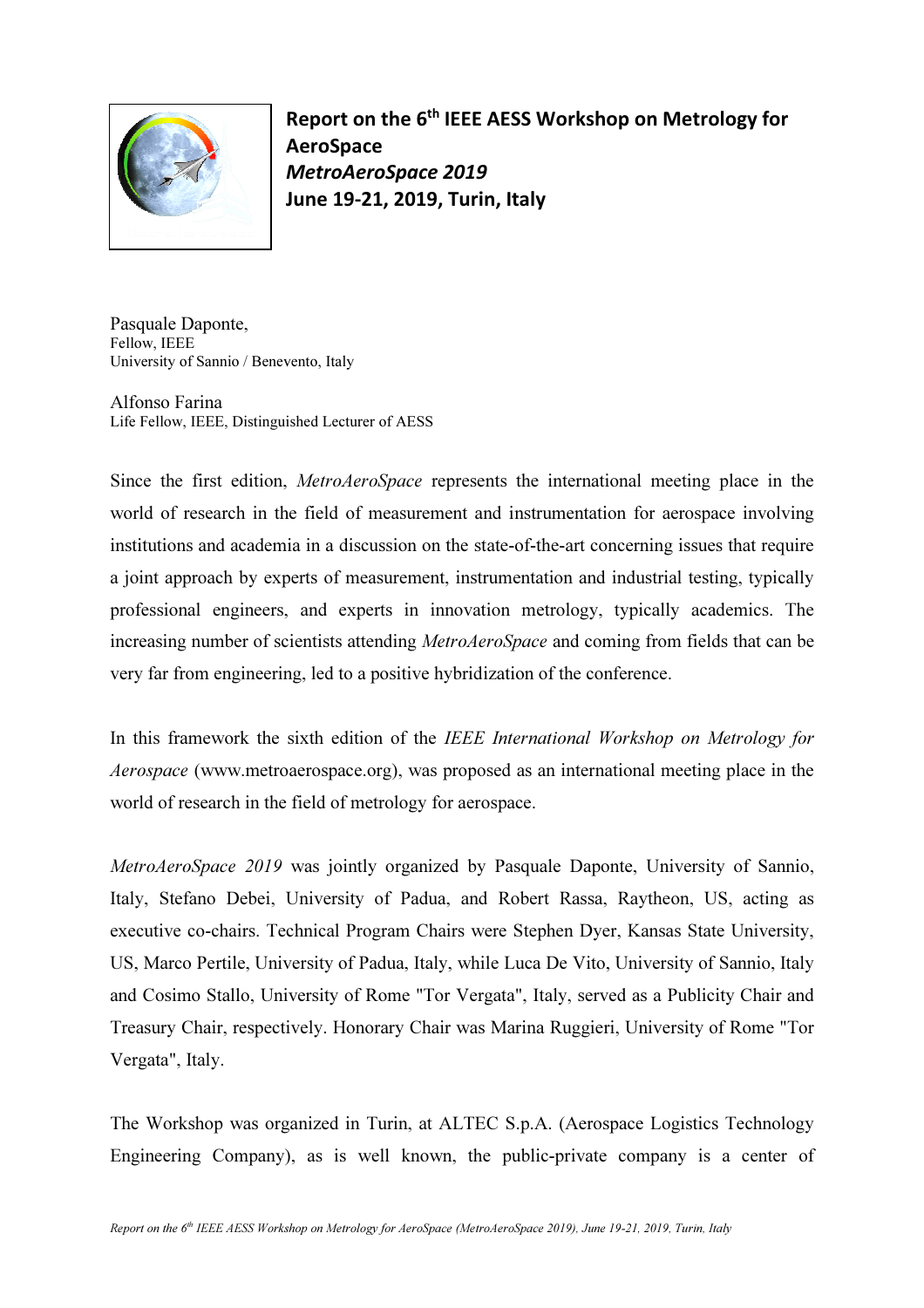excellence for the provision of engineering and logistic services to support operations and use of the International Space Station and to support the development and implementation of planetary exploration missions. Special thanks goes to ALTEC and Thales Alenia Space for their hospitality and support to the MetroAeroSpace organization. It is worth to note a technical visit offered to all attendees to the main ALTEC facilities including the ExoMars 2020 Rover Operations Control Center (ROCC). The ROCC is the center that will receive daily from Mars the telemetry data of the Rover and will send the sequences of commands to indicate to the Rover which activities to carry out day by day (or better, sol by sol) on the Red Planet, once landed and the exit phase from the landing platform is completed.



Static exhibition of rovers developed by ALTEC and Thales Alenia Space.



A Special Track on Military Metrology for AeroSpace was organized by AFCEA Naples Chapter with patronage of AFCEA Europe, more information are available at; http://www.metroaerospace.org/military/

The technical program of the  $6<sup>th</sup> IEEE International Workshop on Metrology for AeroSpace$ was particularly difficult to be arranged since we received 197 abstracts from all over the world. Due to high demand only 149 papers could be selected after competitive review. Authors from 15 countries attended the Workshop. All papers submitted to MetroAeroSpace 2019 that have been accepted in a peer-reviewed process are published in the proceedings of the Workshop and the proceedings have been submitted for indexing in the IEEE Xplore Digital Library.

The technical program included several events and activities. The keynote speeches were held by experts in the field of metrology for aerospace:

- Yonina Eldar, Weizmann Institute of Science, Rechovot, Israel spoke about Recovering lost information in analog-to-digital conversion,

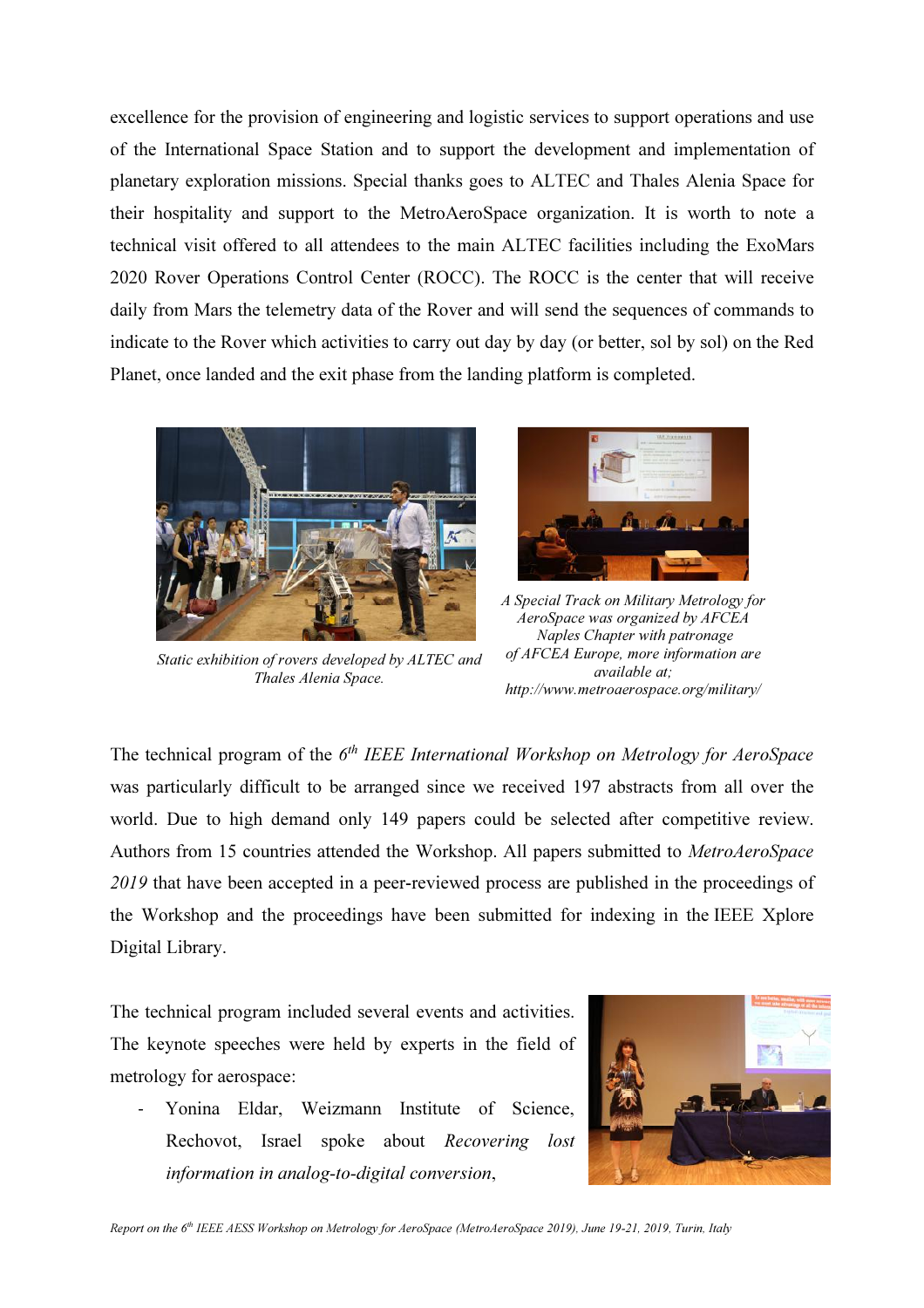- Dr Roberto Orosei, National Institute of Astrophysics, Institute for Radio Astronomy, Italy dealt with Radar evidence of subglacial liquid water on Mars.

The Workshop included a half day of tutorials;

- Optical metrology for measuring Earth's gravity, Stefano Cesare, THALES ALENIA SPACE, Italy
- Probabilistic-Risk-Analysis in Aerospace Human-in-the-Loop Problems, Ephraim Suhir Portland State University, USA





It is worth to note the traditional Special Session on Metrology for Radar Systems organized by Alfonso Farina, LFIEEE, Distinguished Lecturer of AESS and Silvia Ullo, University of Sannio, Italy. This session is attracting every year more and more scientists in this engaging research field.

MetroAeroSpace 2019 included Demo Sessions where conference delegates were invited to experience the demonstrations directly, to interact with, play with, and challenge them. Presenters had the opportunity to show direct proof of their working systems and to create a lasting impression.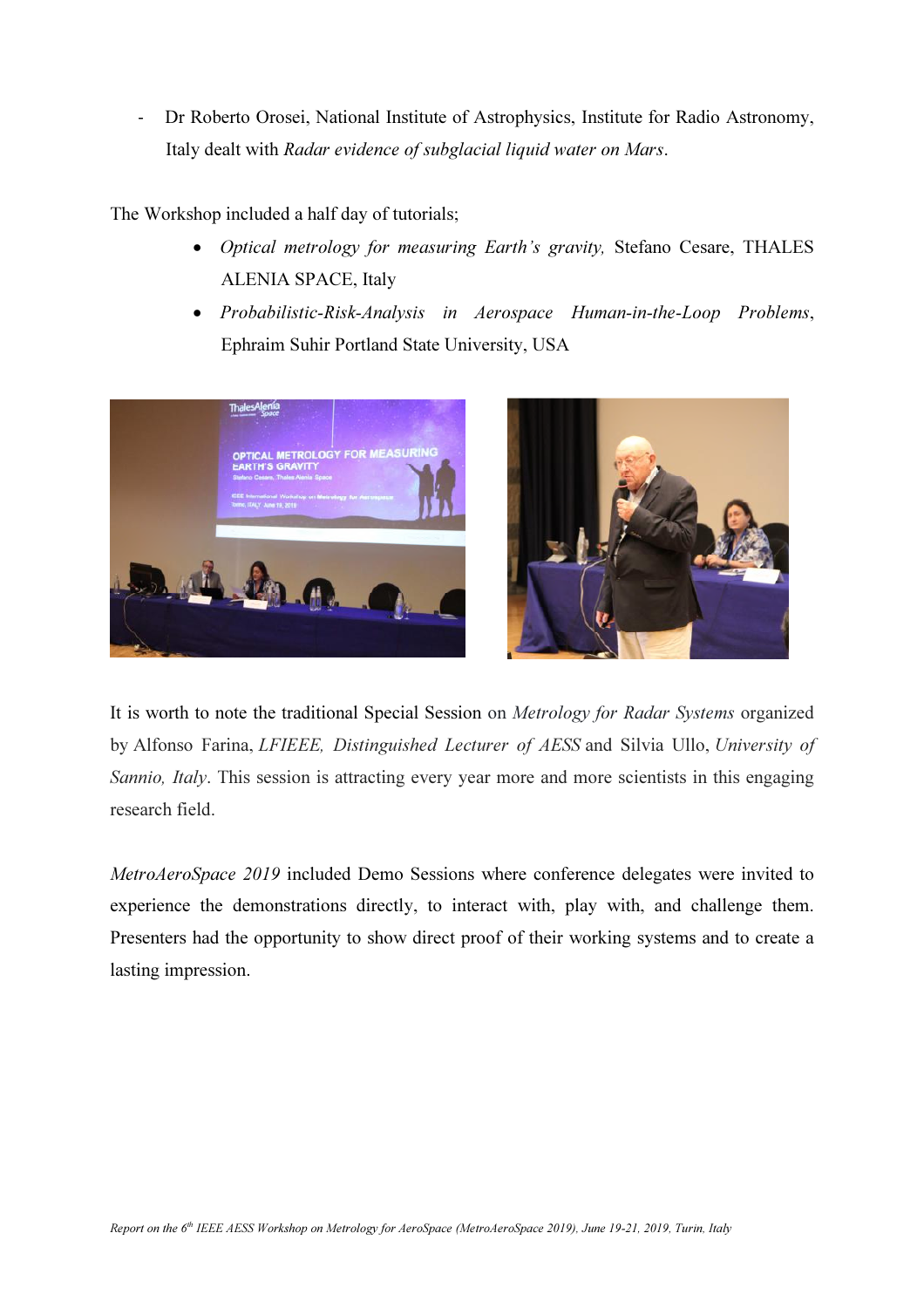



To encourage the attendance in particular of young researchers, some awards were offered:

Best paper of the 6<sup>th</sup> IEEE International Workshop on Metrology for AeroSpace; Exploitation of GNSS signals as illuminators of opportunity in Passive Coherent Location (PCL) systems

Edoardo Detoma, LJT & Associates, USA.

Best paper of the poster session, awarded with a certificate offered by THALES ALENIA SPACE;

New Precise Point Positioning Software for Upgrade of the Time Monitoring and Steering Service of the H2020 DEMETRA Project

Weu Huang, Giovanna Signorile, Ilaria Sesia, INRiM, Italy, Pascale Defraigne, Observatoire Royal de Belgique, Belgium.

Best paper authored and presented by a woman;

Wireless Local Positioning System for Controlled UAV Landing in GNSS-Denied Environment

Tatiana Pavlenko et Al., Friedrich-Alexander-Universität Erlangen-Nürnberg, Germany

Best paper authored and presented by a young researcher, awarded with a plaque offered by ALTEC;

A multi-channel system for on-line structural health monitoring using guided waves Vittorio Memmolo et Al., University of Naples Federico II, Italy

Best demo, awarded with an exclusive certificate offered by AFCEA Chapter of Naples; EXOMARS & ROXY ROVERS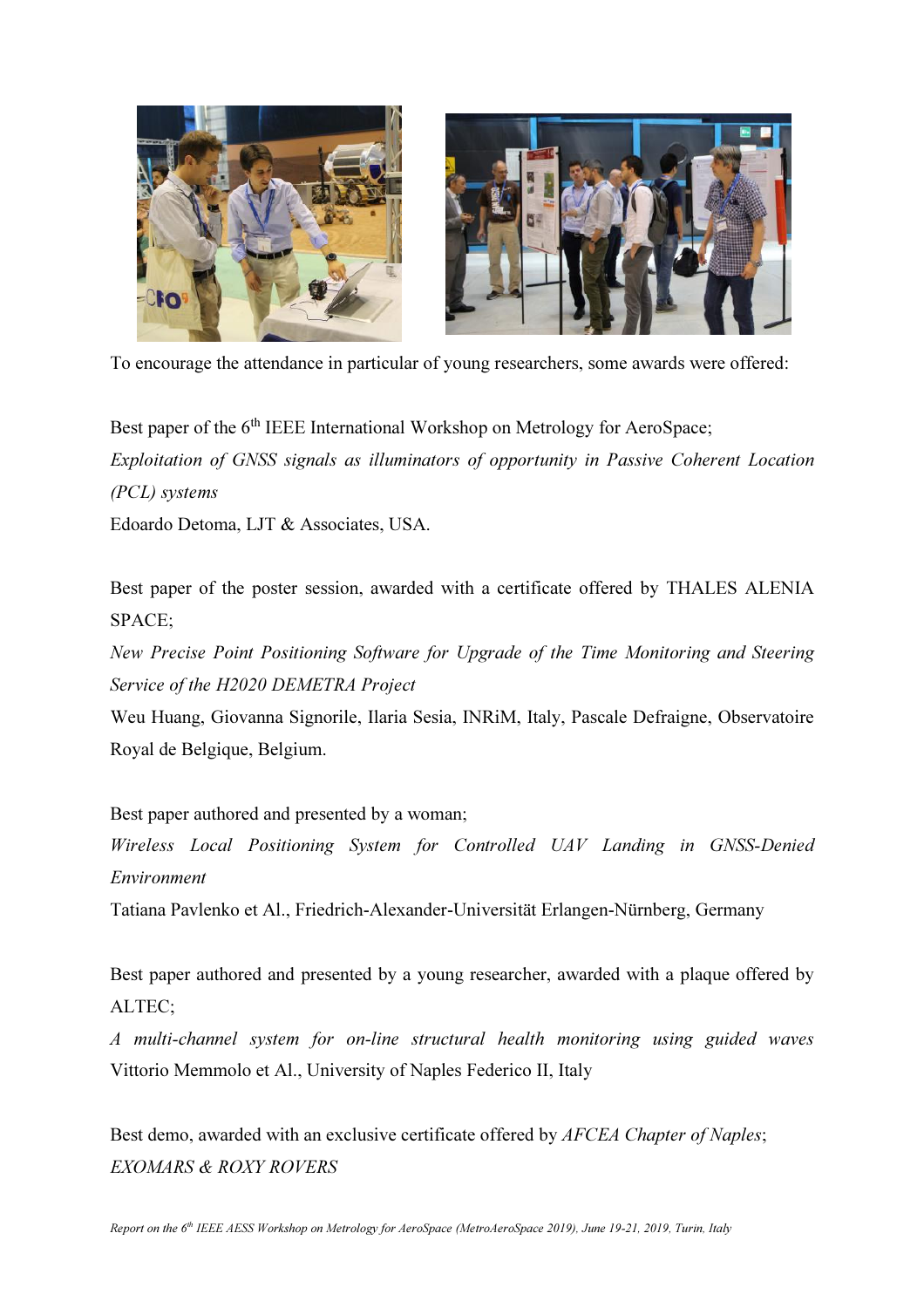C.Napolitano, C.Nocerino, C.Legnani, D.Paltro, F.D'Amico, F.Bonfitto, THALES ALENIA SPACE.

Best Presentation for the Special Track on Future Science Objectives and Technologies for Planetary Exploration, organized by Armando Tempesta and Federico Tosi "Government – Industry Collaboration Creating Commercial Opportunities" Silvano Casini, President of 2064 OUTERSPACE Club, Italy



Award Ceremony.







The social events included a Welcome Party and the Gala Dinner with music entertainment.

The 7<sup>th</sup> IEEE International Workshop on Metrology for AeroSpace will be held in Pisa, Italy, June 22-24, 2020. Take note about these dates;

- January 31, 2020 Submission of Extended Abstract
- March 30, 2020 Notification of Acceptance
- April 30, 2020 Submission of Final Paper